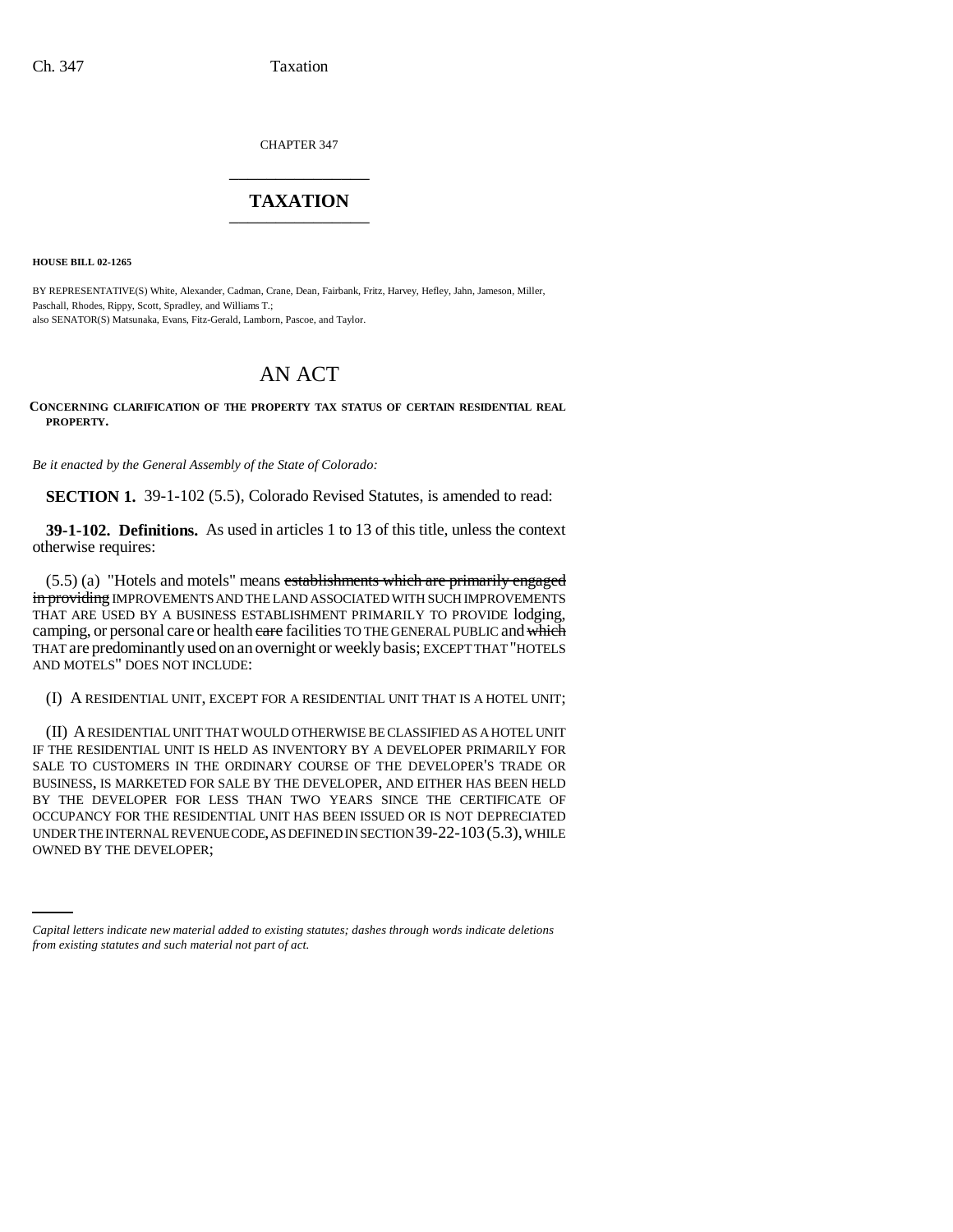#### Taxation Ch. 347

(III) A RESIDENTIAL UNIT THAT WOULD OTHERWISE BE CLASSIFIED AS A HOTEL UNIT IF THE RESIDENTIAL UNIT HAS BEEN ACQUIRED BY A LENDER OR AN OWNERS' ASSOCIATION THROUGH FORECLOSURE, A DEED IN LIEU OF FORECLOSURE, OR A SIMILAR TRANSACTION, IS MARKETED FOR SALE BY THE LENDER OR OWNERS' ASSOCIATION AND IS NOT DEPRECIATED UNDER THE INTERNAL REVENUE CODE, AS DEFINED IN SECTION 39-22-103 (5.3), WHILE OWNED BY THE LENDER OR OWNERS' ASSOCIATION; OR

(IV) A RESIDENTIAL IMPROVEMENT IF A PORTION OF THE RESIDENTIAL IMPROVEMENT IS OCCUPIED BY ITS OWNER OR BY ONE OR MORE LESSEES OF THE OWNER AS A PRIMARY RESIDENCE AND A PORTION OF THE RESIDENTIAL IMPROVEMENT IS OFFERED TO THE GENERAL PUBLIC FOR ACCOMMODATIONS AS A BED AND BREAKFAST OR A SIMILAR OPERATION. THE ACTUAL VALUE AND VALUATION FOR ASSESSMENT OF SUCH A RESIDENTIAL IMPROVEMENT SHALL BE DETERMINED AS PROVIDED IN SECTION 39-1-103 (9) (a).

(b) IF ANY TIME SHARE ESTATE, TIME SHARE USE PERIOD, UNDIVIDED INTEREST, OR OTHER PARTIAL OWNERSHIP INTEREST IN ANY HOTEL UNIT IS OWNED BY ANY NON-HOTEL UNIT OWNER, THEN, UNLESS A DECLARATION OR OTHER EXPRESS AGREEMENT BINDING ON THE NON-HOTEL UNIT OWNERS AND THE HOTEL UNIT OWNERS PROVIDES OTHERWISE:

(I) THE HOTEL UNIT OWNERS SHALL PAY THE TAXES ON THE HOTEL UNIT NOT REQUIRED TO BE PAID BY THE NON-HOTEL UNIT OWNERS PURSUANT TO SUBPARAGRAPH (II) OF THIS PARAGRAPH (b).

(II) EACH NON-HOTEL UNIT OWNER SHALL PAY THAT PORTION OF THE TAXES ON THE HOTEL UNIT EQUAL TO THE NON-HOTEL UNIT OWNER'S OWNERSHIP OR USAGE PERCENTAGE OF THE HOTEL UNIT MULTIPLIED BY THE PROPERTY TAX THAT WOULD HAVE BEEN LEVIED ON THE HOTEL UNIT IF THE ACTUAL VALUE AND VALUATION FOR ASSESSMENT OF THE HOTEL UNIT HAD BEEN DETERMINED AS IF THE HOTEL UNIT WAS RESIDENTIAL REAL PROPERTY.

(III) FOR PURPOSES OF DETERMINING THE AMOUNT DUE FROM ANY HOTEL UNIT OWNER OR NON-HOTEL UNIT OWNER PURSUANT TO SUBPARAGRAPH (II) OF THIS PARAGRAPH (b), THE ASSESSOR SHALL, UPON THE REQUEST OF ANY HOTEL UNIT OWNER OR NON-HOTEL UNIT OWNER, CALCULATE THE PROPERTY TAX THAT WOULD HAVE BEEN LEVIED ON THE HOTEL UNIT IF THE ACTUAL VALUE AND VALUATION FOR ASSESSMENT OF THE HOTEL UNIT HAD BEEN DETERMINED AS IF THE HOTEL UNIT WERE RESIDENTIAL REAL PROPERTY. A HOTEL UNIT OWNER OR NON-HOTEL UNIT OWNER MAY PETITION THE COUNTY BOARD OF EQUALIZATION FOR REVIEW OF THE ASSESSOR'S CALCULATION PURSUANT TO THE PROCEDURES SET FORTH IN SECTION 39-10-114. ANY APPEAL FROM THE DECISION OF THE COUNTY BOARD SHALL BE GOVERNED BY SECTION 39-10-114.5.

(c) AS USED IN THIS SUBSECTION (5.5):

(I) "CONDOMINIUM UNIT" MEANS A UNIT, AS DEFINED IN SECTION 38-33.3-103(30), C.R.S., AND ALSO INCLUDES A TIME SHARE UNIT.

(II) "HOTEL UNIT OWNERS" MEANS ANY PERSON OR MEMBER OF A GROUP OF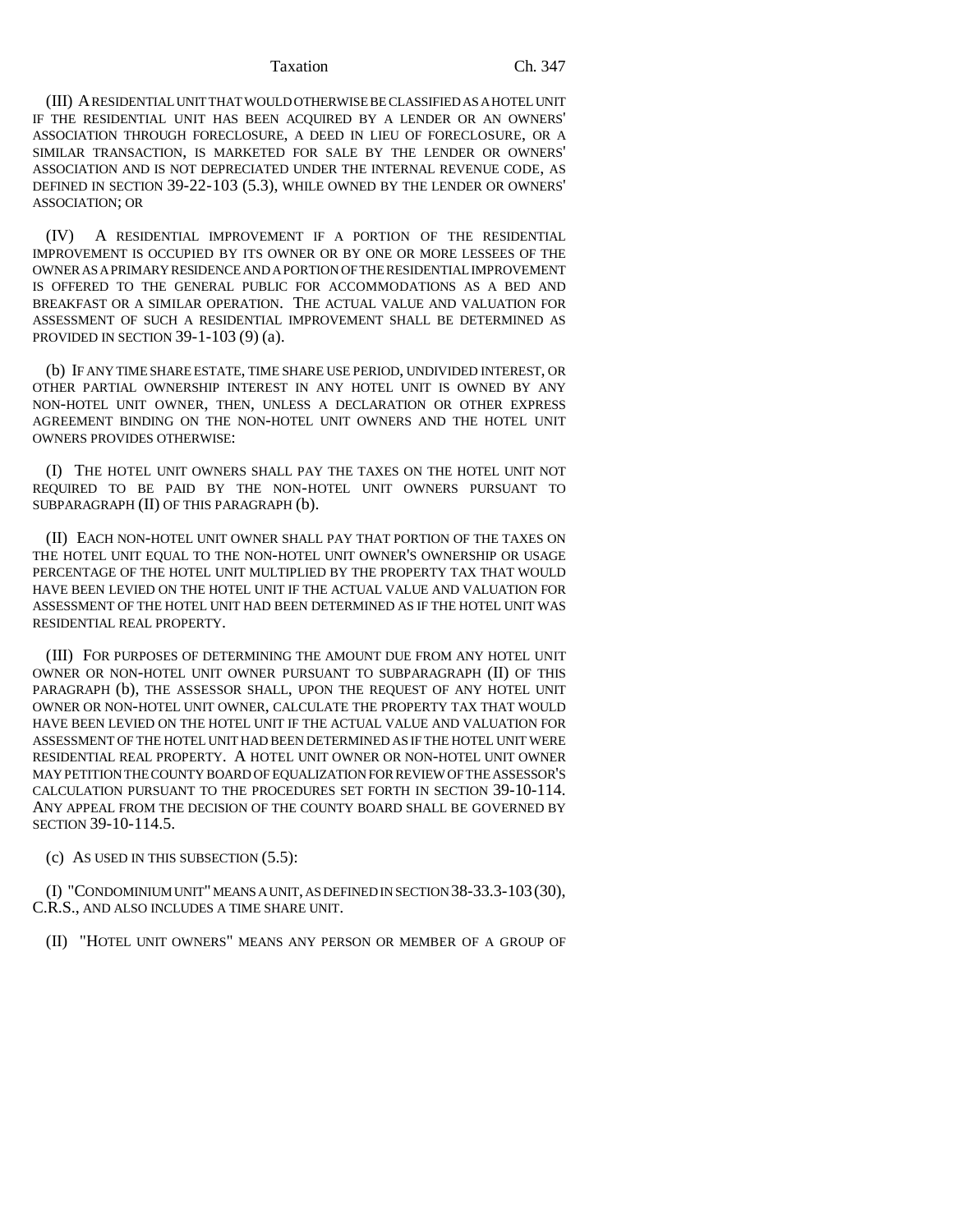## Ch. 347 Taxation

RELATED PERSONS WHOSE OWNERSHIP AND USE OF A RESIDENTIAL UNIT CAUSE THE RESIDENTIAL UNIT TO BE CLASSIFIED AS A HOTEL UNIT.

(III) "HOTEL UNITS" MEANS MORE THAN FOUR RESIDENTIAL UNIT OWNERSHIP EQUIVALENTS IN A PROJECT THAT ARE OWNED, IN WHOLE OR IN PART, DIRECTLY, OR INDIRECTLY THROUGH ONE OR MORE INTERMEDIATE ENTITIES, BY ONE PERSON OR BY A GROUP OF RELATED PERSONS IF THE PERSON OR GROUP OF RELATED PERSONS USES THE RESIDENTIAL UNITS OR PARTS THEREOF IN CONNECTION WITH A BUSINESS ESTABLISHMENT PRIMARILY TO PROVIDE LODGING, CAMPING, OR PERSONAL CARE OR HEALTH FACILITIES TO THE GENERAL PUBLIC PREDOMINANTLY ON AN OVERNIGHT OR WEEKLY BASIS. "HOTEL UNIT" MEANS ANY RESIDENTIAL UNIT INCLUDED IN HOTEL UNITS. FOR PURPOSES OF THIS SUBPARAGRAPH (III):

(A) "CONTROL" MEANS THE POWER TO DIRECT THE BUSINESS OR AFFAIRS OF AN ENTITY THROUGH DIRECT OR INDIRECT OWNERSHIP OF STOCK, PARTNERSHIP INTERESTS, MEMBERSHIP INTERESTS, OR OTHER FORMS OF BENEFICIAL INTERESTS.

(B) "RELATED PERSONS" MEANS INDIVIDUALS WHO ARE MEMBERS OF THE SAME FAMILY, INCLUDING ONLY SPOUSES AND MINOR CHILDREN, OR PERSONS WHO CONTROL, ARE CONTROLLED BY, OR ARE UNDER COMMON CONTROL WITH EACH OTHER. PERSONS ARE NOT RELATED PERSONS SOLELY BECAUSE THEY ENGAGE A COMMON AGENT TO MANAGE OR RENT THEIR RESIDENTIAL UNITS, THEY ARE MEMBERS OF AN OWNERS' ASSOCIATION OR SIMILAR GROUP, THEY ENTER INTO A TENANCY IN COMMON OR A SIMILAR AGREEMENT WITH RESPECT TO UNDIVIDED INTERESTS IN A RESIDENTIAL UNIT, OR ANY COMBINATION OF THE FOREGOING.

(IV) "PROJECT" MEANS ONE OR MORE IMPROVEMENTS THAT CONTAIN RESIDENTIAL UNITS IF THE BOUNDARIES OF THE RESIDENTIAL UNITS ARE DESCRIBED IN OR DETERMINED BY THE SAME DECLARATION, AS DEFINED IN SECTION 38-33.3-103 (13), C.R.S.

(V) "RESIDENTIAL UNIT" MEANS A CONDOMINIUM UNIT, A SINGLE FAMILY RESIDENCE, OR A TOWNHOME.

(VI) "NON-HOTEL UNIT OWNER" MEANS ANY OWNER OF A TIME SHARE ESTATE, TIME SHARE USE PERIOD, UNDIVIDED INTEREST, OR OTHER PARTIAL OWNERSHIP INTEREST IN ANY HOTEL UNIT WHO IS NOT A HOTEL UNIT OWNER WITH RESPECT TO THE HOTEL UNIT.

(VII) "RESIDENTIAL UNIT OWNERSHIP EQUIVALENT" MEANS:

(A) IN THE CASE OF TIME SHARE UNITS, TIME SHARE INTERESTS OR TIME SHARE USE PERIODS IN ONE OR MORE TIME SHARE UNITS THAT IN THE AGGREGATE ENTITLE THE OWNER OF SUCH TIME SHARE INTERESTS OR TIME SHARE USE PERIODS TO THREE HUNDRED SIXTY-FIVE DAYS OF USE IN ANY CALENDAR YEAR OR THREE HUNDRED SIXTY-SIX DAYS OF USE IN ANY CALENDAR YEAR THAT IS A LEAP YEAR; AND

(B) IN THE CASE OF RESIDENTIAL UNITS OTHER THAN TIME SHARE UNITS, UNDIVIDED INTERESTS OR OTHER OWNERSHIP INTERESTS IN ONE OR MORE SUCH RESIDENTIAL UNITS THAT TOTAL ONE HUNDRED PERCENT. FOR PURPOSES OF THIS SUB-SUBPARAGRAPH (B), ANY UNDIVIDED INTEREST OR OTHER OWNERSHIP INTEREST